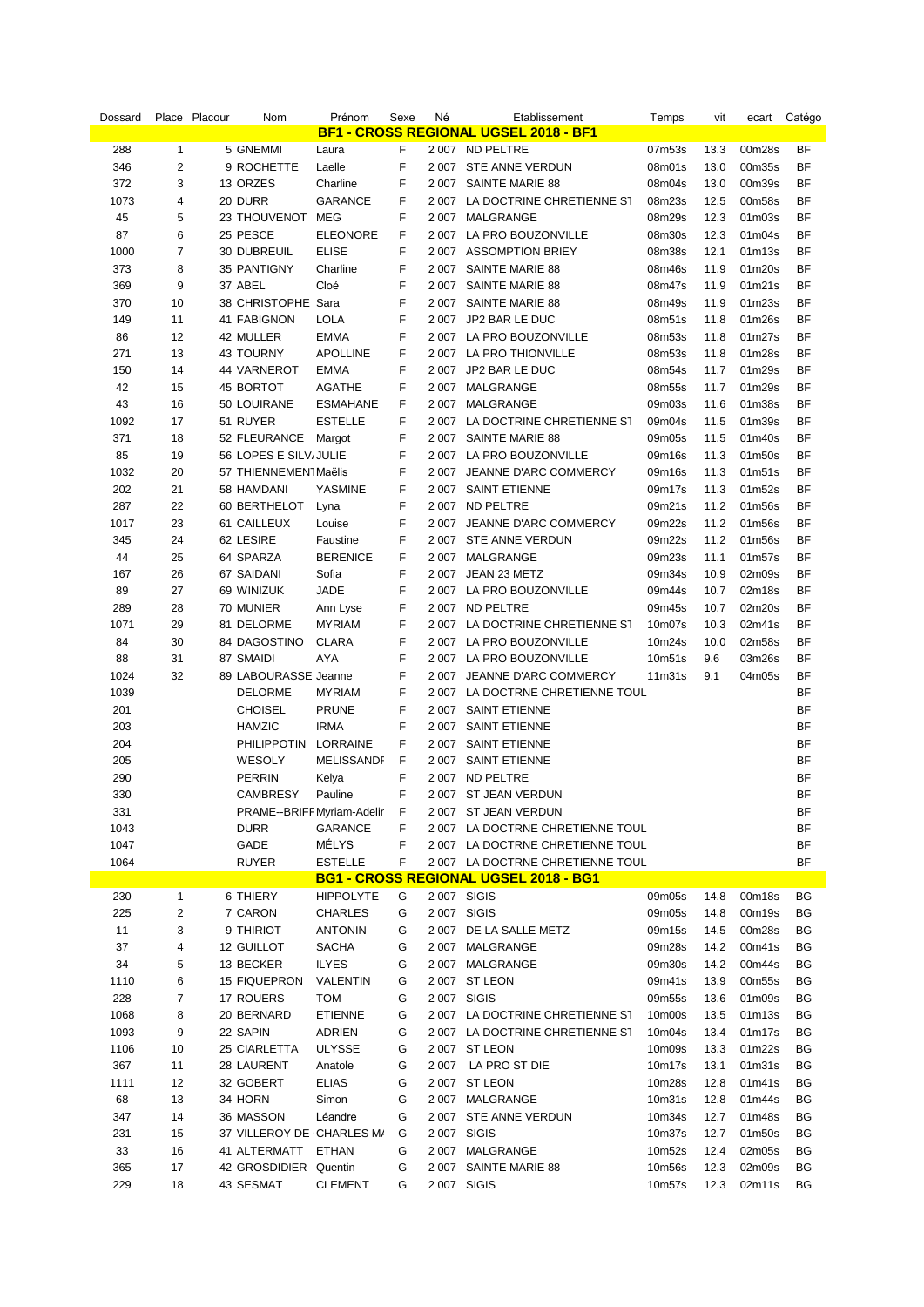| 148  | 19 | 44 POTHIER            | <b>NATHAN</b>    | G |         | 2 007   JP2 BAR LE DUC                | 10m58s             | 12.3 | 02m11s | ВG |
|------|----|-----------------------|------------------|---|---------|---------------------------------------|--------------------|------|--------|----|
| 1112 | 20 | 47 HALBITTE           | <b>ARTHUR</b>    | G |         | 2 007 ST LEON                         | 11m02s             | 12.2 | 02m16s | ΒG |
| 10   | 21 | 49 STURM              | <b>GABRIEL</b>   | G |         | 2 007 DE LA SALLE METZ                | 11m08s             | 12.1 | 02m21s | ΒG |
| 327  | 22 | 50 NGUYEN             | Vinh Anh         | G |         | 2 007 ST JEAN VERDUN                  | 11m09s             | 12.1 | 02m22s | ΒG |
| 40   | 23 | 52 POLISSE            | MATHIEU          | G |         | 2 007 MALGRANGE                       | 11m16s             | 11.9 | 02m29s | ΒG |
| 1125 | 24 | 53 GADE               | Melys            | G |         | 2 007 LA DOCTRINE CHRETIENNE ST       | 11m17s             | 11.9 | 02m30s | ΒG |
|      |    |                       |                  |   |         |                                       |                    |      |        |    |
| 41   | 25 | 55 TRUDON-KOZ CLOVIS  |                  | G |         | 2 007 MALGRANGE                       | 11 <sub>m21s</sub> | 11.8 | 02m34s | ΒG |
| 146  | 26 | 56 MARCHAL            | <b>BAPTISTE</b>  | G |         | 2 007 JP2 BAR LE DUC                  | 11m39s             | 11.5 | 02m52s | ΒG |
| 366  | 27 | 57 RUELLET            | Julian           | G |         | 2 007 SAINTE MARIE 88                 | 11m41s             | 11.5 | 02m55s | ΒG |
| 166  | 28 | 58 LEOUTRE            | Timothée         | G |         | 2 007 JEAN 23 METZ                    | 11m42s             | 11.5 | 02m55s | ΒG |
| 329  | 29 | 59 VAN BRUNSCI Daan   |                  | G |         | 2 007 ST JEAN VERDUN                  | 11m44s             | 11.5 | 02m57s | ВG |
| 232  | 30 | 62 VILLEZ             | VALENTIN         | G |         | 2 007 SIGIS                           | 11m50s             | 11.4 | 03m03s | ΒG |
| 364  | 31 | 64 GOUDSMEDT Titouan  |                  | G |         | 2 007 SAINTE MARIE 88                 | 11m55s             | 11.3 | 03m09s | ΒG |
| 1083 | 32 | 66 KHATCHATRY KARAPET |                  | G |         | 2 007 LA DOCTRINE CHRETIENNE ST       | 12m04s             | 11.1 | 03m17s | ВG |
| 270  | 33 | 68 TERVER             | <b>MATHEO</b>    | G |         | 2 007 LA PRO THIONVILLE               | 12m11s             | 11.0 | 03m25s | ΒG |
| 1094 | 34 | 69 STEIN              | <b>IGOR</b>      | G |         | 2 007 LA DOCTRINE CHRETIENNE ST       | 12m12s             | 11.0 | 03m26s | ΒG |
| 1123 | 35 | 71 DIDOU              | Nassim           | G |         | 2 007 LA DOCTRINE CHRETIENNE ST       | 12m18s             | 10.9 | 03m32s | ΒG |
|      |    |                       |                  |   |         |                                       |                    |      |        |    |
| 83   | 36 | 72 SCHERER            | <b>LEO</b>       | G |         | 2 007 LA PRO BOUZONVILLE              | 12m24s             | 10.8 | 03m38s | ΒG |
| 38   | 37 | 73 LEONARD            | <b>JOSEPH</b>    | G |         | 2 007 MALGRANGE                       | 12m25s             | 10.8 | 03m39s | ΒG |
| 269  | 38 | 74 MURRU              | <b>ANTONIO</b>   | G |         | 2 007 LA PRO THIONVILLE               | 12m26s             | 10.8 | 03m39s | ΒG |
| 226  | 39 | 77 MAGNE              | <b>NOE</b>       | G |         | 2 007 SIGIS                           | 13m04s             | 10.3 | 04m17s | ВG |
| 80   | 40 | <b>78 AHR</b>         | <b>ELIOTT</b>    | G |         | 2 007 LA PRO BOUZONVILLE              | 13m09s             | 10.2 | 04m22s | ΒG |
| 36   | 41 | 81 GHAEIZADEH SINA    |                  | G |         | 2 007 MALGRANGE                       | 13m38s             | 9.9  | 04m52s | ΒG |
| 12   | 42 | 82 POINOT             | ETAN             | G |         | 2 007 DE LA SALLE METZ                | 13m40s             | 9.8  | 04m53s | ΒG |
| 8    | 43 | 83 GUINARD            | <b>NATHAN</b>    | G |         | 2 007 DE LA SALLE METZ                | 13m55s             | 9.7  | 05m08s | ВG |
| 81   | 44 | 86 KRIER              | <b>LUDOVIC</b>   | G |         | 2 007 LA PRO BOUZONVILLE              | 14m31s             | 9.2  | 05m44s | ΒG |
| 1078 | 45 | 88 HALLER             | <b>LUCAS</b>     | G |         | 2 007 LA DOCTRINE CHRETIENNE ST       | 14m35s             | 9.2  | 05m48s | ΒG |
| 39   | 46 | 89 PETIT              | <b>MALONE</b>    | G |         | 2 007 MALGRANGE                       | 15m58s             | 8.4  | 07m11s | ΒG |
|      |    |                       |                  |   |         |                                       |                    |      |        |    |
| 328  | 47 | 90 PREVOST            | Noa              | G |         | 2 007 ST JEAN VERDUN                  | 16m33s             | 8.1  | 07m46s | ΒG |
| 165  | 48 | 91 GANIER             | <b>Baptiste</b>  | G | 2 0 0 7 | JEAN 23 METZ                          | 16m33s             | 8.1  | 07m46s | ΒG |
| 286  | 49 | 92 KHARRATA           | Ali              | G |         | 2 007 ND PELTRE                       | 16m33s             | 8.1  | 07m46s | ΒG |
| 285  | 50 | 94 GYULNAZARY Samvel  |                  | G |         | 2 007 ND PELTRE                       | 16m33s             | 8.1  | 07m46s | ΒG |
| 144  | 51 | 95 HUMBERT            | <b>ERIC</b>      | G |         | 2 007 JP2 BAR LE DUC                  | 16m33s             | 8.1  | 07m46s | ΒG |
| 35   | 52 | 98 FEBVRE             | <b>THOMAS</b>    | G |         | 2 007 MALGRANGE                       | 16m33s             | 8.1  | 07m46s | ΒG |
| 143  | 53 | 99 CURIEN             | <b>GUILLAUME</b> | G |         | 2 007 JP2 BAR LE DUC                  | 16m33s             | 8.1  | 07m46s | ΒG |
| 1015 | 54 | 102 BRAGE             | Séraphin         | G |         | 2 007 JEANNE D'ARC COMMERCY           | 16m33s             | 8.1  | 07m46s | ΒG |
| 1019 | 55 | 104 DANIS             | Edouard          | G | 2 0 0 7 | JEANNE D'ARC COMMERCY                 | 16m33s             | 8.1  | 07m46s | ΒG |
| 1087 | 56 | 105 MULLER            | <b>YANIS</b>     | G |         | 2 007 LA DOCTRINE CHRETIENNE ST       | 16m33s             | 8.1  | 07m46s | ΒG |
| 368  | 57 | <b>106 REMY</b>       | Maxime           | G |         | 2 007 LA PRO ST DIE                   | 16m33s             | 8.1  | 07m46s | ВG |
|      |    |                       |                  |   |         |                                       |                    |      |        |    |
| 9    |    | KHAMPRASEU NOAH       |                  | G |         | 2 007 DE LA SALLE METZ                |                    |      |        | ΒG |
| 82   |    | <b>OZCIFTCI</b>       | <b>ILBEY</b>     | G |         | 2 007 LA PRO BOUZONVILLE              |                    |      |        | ΒG |
| 113  |    | PISSONNIER Ewan       |                  | G |         | 2 007 ISC SARREGUEMINES               |                    |      |        | BG |
| 145  |    | LACOTE                | <b>BAPTISTE</b>  | G |         | 2 007 JP2 BAR LE DUC                  |                    |      |        | ВG |
| 147  |    | <b>MARTIN</b>         | PIERRE-LOU       | G |         | 2 007 JP2 BAR LE DUC                  |                    |      |        | ΒG |
| 194  |    | <b>DAUNOIS</b>        | JULIEN           | G |         | 2 007 SAINT ETIENNE                   |                    |      |        | ВG |
| 195  |    | LARABA                | RYAD             | G |         | 2 007 SAINT ETIENNE                   |                    |      |        | PG |
| 197  |    | MELLALI               | RAYAN            | G |         | 2 007 SAINT ETIENNE                   |                    |      |        | ΒG |
| 198  |    | <b>OMHOVERE</b>       | <b>ENZO</b>      | G |         | 2 007 SAINT ETIENNE                   |                    |      |        | ΒG |
| 199  |    | RAHUEL                | <b>GUILLAUME</b> | G |         | 2 007 SAINT ETIENNE                   |                    |      |        | ВG |
| 200  |    | SALADIN-FELI. NICOLAS |                  | G |         | 2 007 SAINT ETIENNE                   |                    |      |        | ВG |
|      |    |                       |                  |   |         |                                       |                    |      |        |    |
| 227  |    | MATHIEU               | <b>PAUL</b>      | G |         | 2 007 SIGIS                           |                    |      |        | ΒG |
| 324  |    | <b>COLMEZ</b>         | Oscar            | G |         | 2 007 ST JEAN VERDUN                  |                    |      |        | ВG |
| 325  |    | <b>FOURES</b>         | Mao              | G |         | 2 007 ST JEAN VERDUN                  |                    |      |        | ВG |
| 344  |    | ANDRIEN               | <b>MARTIN</b>    | G |         | 2 007 STE ANNE VERDUN                 |                    |      |        | ΒG |
| 362  |    | <b>BELAKHDAR</b>      | Amine            | G |         | 2 007 SAINTE MARIE 88                 |                    |      |        | ΒG |
| 380  |    | PERREAU               | <b>BAPTISTE</b>  | G |         | 2007 ST JOSEPH REMIREMONT             |                    |      |        | ВG |
| 1034 |    | <b>BERNARD</b>        | <b>ETIENNE</b>   | G |         | 2 007 LA DOCTRNE CHRETIENNE TOUL      |                    |      |        | ВG |
| 1041 |    | <b>DIDOU</b>          | <b>NASSIM</b>    | G |         | 2 007 LA DOCTRNE CHRETIENNE TOUL      |                    |      |        | ΒG |
| 1049 |    | HALLER                | <b>LUCAS</b>     | G |         | 2 007 LA DOCTRNE CHRETIENNE TOUL      |                    |      |        | ВG |
|      |    |                       |                  |   |         | 2 007 LA DOCTRNE CHRETIENNE TOUL      |                    |      |        |    |
| 1054 |    | KHATCHATRY KARAPET    |                  | G |         |                                       |                    |      |        | ВG |
| 1058 |    | MULLER                | YANIS            | G |         | 2 007 LA DOCTRNE CHRETIENNE TOUL      |                    |      |        | ВG |
| 1065 |    | <b>SAPIN</b>          | ADRIEN           | G |         | 2 007 LA DOCTRNE CHRETIENNE TOUL      |                    |      |        | ВG |
| 1066 |    | <b>STEIN</b>          | <b>IGOR</b>      | G |         | 2 007 LA DOCTRNE CHRETIENNE TOUL      |                    |      |        | ВG |
|      |    |                       |                  |   |         | BF2 - CROSS REGIONAL UGSEL 2018 - BF2 |                    |      |        |    |
|      |    |                       |                  |   |         |                                       |                    |      |        |    |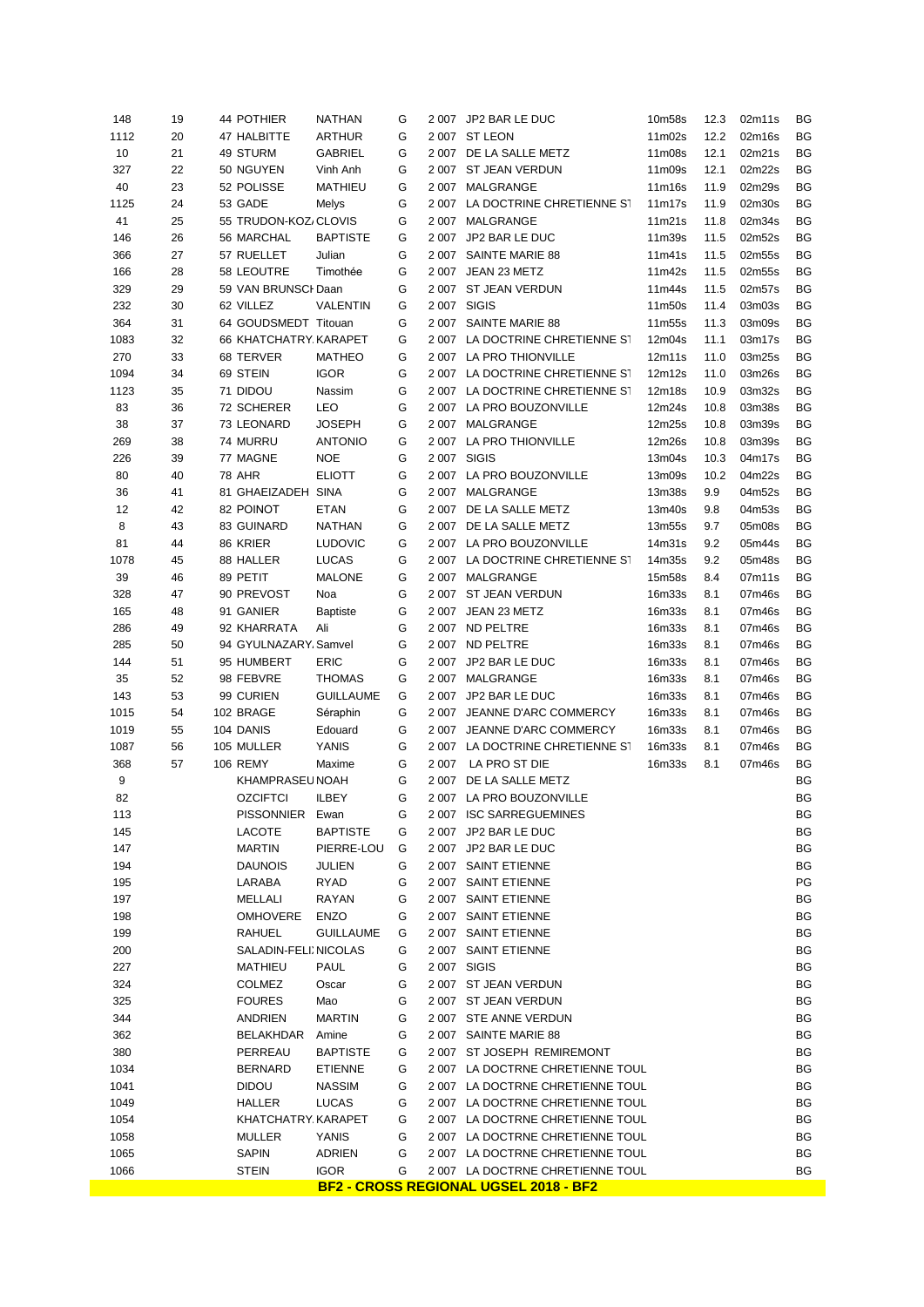| 175  | 1              | 1 ROSE             | Manon                       | F      | 2 0 0 6 | JEAN 23 METZ                     | 07m25s             | 14.1 |        | BF        |
|------|----------------|--------------------|-----------------------------|--------|---------|----------------------------------|--------------------|------|--------|-----------|
| 349  | $\overline{2}$ | 2 BARRUEL          | Justine                     | F      | 2 0 0 6 | <b>STE ANNE VERDUN</b>           | 07m28s             | 14.0 | 00m02s | <b>BF</b> |
| 60   | 3              | 3 TIESSEN          | <b>LISA</b>                 | F      | 2 0 0 6 | MALGRANGE                        | 07m46s             | 13.5 | 00m21s | <b>BF</b> |
| 56   | 4              | 4 FUNDERE          | <b>LISON</b>                | F      | 2 0 0 6 | <b>MALGRANGE</b>                 | 07m50s             | 13.4 | 00m25s | <b>BF</b> |
| 386  | 5              |                    | 6 MUNDUNBELT Maelie         | F      | 2 0 0 6 | SAINTE MARIE 88                  | 07m54s             | 13.2 | 00m28s | <b>BF</b> |
| 1074 | 6              |                    | 7 EL BOUAJAJI ASMA NOUR     | F      | 2 0 0 6 | LA DOCTRINE CHRETIENNE ST        | 07m57s             | 13.2 | 00m31s | <b>BF</b> |
| 214  | $\overline{7}$ | 8 ARQUER           | <b>MARION</b>               | F      | 2 0 0 6 | <b>SAINT ETIENNE</b>             | 07m59s             | 13.1 | 00m33s | BF        |
| 381  | 8              | 10 BOURDET         | Zélie                       | F      | 2 0 0 6 | SAINTE MARIE 88                  | 08m02s             | 13.0 | 00m37s | <b>BF</b> |
| 382  | 9              | 11 DONATI          | Sofia                       | F      | 2 0 0 6 | SAINTE MARIE 88                  | 08m03s             | 13.0 | 00m38s | <b>BF</b> |
| 273  | 10             | 12 VELLE           | <b>ROMANE</b>               | F      | 2 0 0 6 | LA PRO THIONVILLE                | 08m04s             | 13.0 | 00m38s | <b>BF</b> |
| 61   | 11             | 14 VAXILO          | <b>MELANIE</b>              | F      | 2 0 0 6 | MALGRANGE                        | 08m06s             | 12.9 | 00m40s | <b>BF</b> |
| 241  | 12             | <b>15 VALENCIA</b> | <b>SARAH</b>                | F      | 2 0 0 6 | <b>SIGIS</b>                     | 08m07s             | 12.9 | 00m42s | <b>BF</b> |
| 293  | 13             |                    | 16 DELAVALADE Clara         | F      | 2 0 0 6 | <b>ND PELTRE</b>                 | 08m11s             | 12.8 | 00m46s | <b>BF</b> |
| 383  | 14             | 17 JORY            | Camille                     | F      | 2 0 0 6 | <b>SAINTE MARIE 88</b>           | 08m18s             | 12.6 | 00m53s | <b>BF</b> |
|      | 15             |                    | <b>ELINE</b>                | F      | 2 0 0 6 | MALGRANGE                        |                    | 12.6 |        | <b>BF</b> |
| 59   |                | 18 RONDOT          |                             | F      |         |                                  | 08m19s             |      | 00m54s | <b>BF</b> |
| 292  | 16             | 19 CHOPP           | Camille                     |        | 2 0 0 6 | ND PELTRE                        | 08m21s             | 12.5 | 00m55s |           |
| 384  | 17             | 21 MAZELIN         | Loélie                      | F      | 2 0 0 6 | SAINTE MARIE 88                  | 08m24s             | 12.5 | 00m58s | <b>BF</b> |
| 18   | 18             | 22 LECLERCQ        | <b>OLIVIA</b>               | F      | 2 0 0 6 | DE LA SALLE METZ                 | 08m26s             | 12.4 | 01m01s | BF        |
| 119  | 19             | 24 MATHY           | Margot                      | F      | 2 0 0 6 | <b>ISC SARREGUEMINES</b>         | 08m29s             | 12.3 | 01m04s | <b>BF</b> |
| 58   | 20             | 26 PAUCHARD        | <b>NINON</b>                | F      | 2 0 0 6 | MALGRANGE                        | 08m32s             | 12.3 | 01m07s | <b>BF</b> |
| 295  | 21             | 27 SIMON           | Camille                     | F      | 2 0 0 6 | <b>ND PELTRE</b>                 | 08m33s             | 12.2 | 01m07s | <b>BF</b> |
| 57   | 22             | 28 HAVET           | <b>ANOUCK</b>               | F      | 2 0 0 6 | MALGRANGE                        | 08m33s             | 12.2 | 01m08s | <b>BF</b> |
| 388  | 23             | 29 LAURENT         | Valentine                   | F      | 2 0 0 6 | LA PRO ST DIE                    | 08m37s             | 12.1 | 01m11s | <b>BF</b> |
| 95   | 24             | 31 MULLER          | <b>AURELIE</b>              | F      | 2 0 0 6 | LA PRO BOUZONVILLE               | 08m39s             | 12.1 | 01m13s | <b>BF</b> |
| 17   | 25             | 32 LAVAUD          | <b>THAIS</b>                | F      | 2 0 0 6 | DE LA SALLE METZ                 | 08m39s             | 12.1 | 01m14s | <b>BF</b> |
| 93   | 26             | 33 FLORY           | <b>CLEMENCE</b>             | F      | 2 0 0 6 | LA PRO BOUZONVILLE               | 08m42s             | 12.0 | 01m16s | <b>BF</b> |
| 174  | 27             | 34 DHENNE          | Jeanne                      | F      | 2 0 0 6 | JEAN 23 METZ                     | 08m44s             | 12.0 | 01m18s | <b>BF</b> |
| 118  | 28             | 36 IMPERATO        | Mila                        | F      | 2 0 0 6 | <b>ISC SARREGUEMINES</b>         | 08m46s             | 11.9 | 01m21s | <b>BF</b> |
| 213  | 29             | 39 BERING          | <b>SHIREL</b>               | F      | 2 0 0 6 | <b>SAINT ETIENNE</b>             | 08m50s             | 11.8 | 01m24s | <b>BF</b> |
| 1016 | 30             | 40 CAILLEUX        | Margaux                     | F      | 2 0 0 6 | JEANNE D'ARC COMMERCY            | 08m51s             | 11.8 | 01m25s | <b>BF</b> |
| 387  | 31             | 46 SARRAT          | Pauline                     | F      | 2 0 0 6 | SAINTE MARIE 88                  | 08m56s             | 11.7 | 01m30s | BF        |
| 238  | 32             | 47 MEDART          | <b>MAHAU</b>                | F      | 2 0 0 6 | <b>SIGIS</b>                     | 08m57s             | 11.7 | 01m31s | <b>BF</b> |
| 240  | 33             | 48 PAGEOT          | <b>SALOME</b>               | F      | 2 0 0 6 | <b>SIGIS</b>                     | 08m58s             | 11.7 | 01m32s | <b>BF</b> |
| 236  | 34             |                    | 49 AIGLE PICQUE ANAELLE     | F      | 2 0 0 6 | <b>SIGIS</b>                     | 08m59s             | 11.6 | 01m34s | <b>BF</b> |
| 390  | 35             | 53 SCHNEIDER       | Orlana                      | F      | 2 0 0 6 | LA PRO ST DIE                    | 09m10s             | 11.4 | 01m45s | <b>BF</b> |
| 350  | 36             | 54 VARNEROT        | <b>PAULINE</b>              | F      | 2 0 0 6 | STE ANNE VERDUN                  | 09m13s             | 11.3 | 01m47s | <b>BF</b> |
| 55   | 37             | 55 FAKKAHI         | <b>LINA</b>                 | F      | 2 0 0 6 | MALGRANGE                        | 09m14s             | 11.3 | 01m49s | <b>BF</b> |
| 53   | 38             | 59 AUSSEDAT        | <b>INES</b>                 | F      | 2 0 0 6 | <b>MALGRANGE</b>                 | 09m18s             | 11.2 | 01m53s | <b>BF</b> |
| 1089 | 39             | 63 REDJEM          | <b>TASNIM</b>               | F      | 2 0 0 6 | LA DOCTRINE CHRETIENNE ST        | 09m22s             | 11.2 | 01m57s | BF        |
| 1081 | 40             | 65 JEZEQUEL        | NAELLE                      | F      | 2 0 0 6 | LA DOCTRINE CHRETIENNE ST        | 09m25s             | 11.1 | 02m00s | BF        |
| 54   | 41             | 66 BADONNEL        | <b>CANDICE</b>              | F      |         | 2 006 MALGRANGE                  | 09m28s             | 11.0 | 02m02s | <b>BF</b> |
|      |                |                    |                             |        |         |                                  |                    |      |        |           |
| 294  | 42             | 68 ORY             | Lou                         | F<br>F |         | 2 006 ND PELTRE<br>2 006 SIGIS   | 09m40s             | 10.8 | 02m14s | ВF<br>BF  |
| 239  | 43             | 71 MOUSTY          | GARANCE                     |        |         |                                  | 09m48s             | 10.7 | 02m22s |           |
| 154  | 44             | 72 LACROIX         | <b>ROMANE</b>               | F      |         | 2 006 JP2 BAR LE DUC             | 09m50s             | 10.6 | 02m24s | BF        |
| 121  | 45             |                    | 73 LUX-GURTNEF Charlotte    | F      |         | 2 006 ISC SARREGUEMINES          | 09m51s             | 10.6 | 02m25s | BF        |
| 120  | 46             | 74 TAFAJ           | Lylla                       | F      |         | 2 006 ISC SARREGUEMINES          | 09m52s             | 10.6 | 02m26s | BF        |
| 155  | 47             |                    | 75 PESTELLE--NE INES        | F      |         | 2 006 JP2 BAR LE DUC             | 09m53s             | 10.6 | 02m28s | BF        |
| 413  | 48             | 76 GALLEGO         | Lizzie                      | F      | 2 0 0 6 | SAINT DOMINIQUE NANCY            | 09m55s             | 10.5 | 02m29s | BF        |
| 291  | 49             | 77 CENEDELLA       | Laurence                    | F      |         | 2 006 ND PELTRE                  | 09m57s             | 10.5 | 02m32s | BF        |
| 385  | 50             | 78 MÜLLER          | Anne                        | F      |         | 2 006 SAINTE MARIE 88            | 09m59s             | 10.5 | 02m34s | BF        |
| 96   | 51             |                    | 79 PETITMANGIN CLARA        | F      |         | 2 006 LA PRO BOUZONVILLE         | 10m04s             | 10.4 | 02m38s | BF        |
| 296  | 52             | 80 WAGNER          | Claire                      | F      |         | 2 006 ND PELTRE                  | 10m05s             | 10.4 | 02m40s | BF        |
| 15   | 53             | 82 BEHR            | <b>MARILOU</b>              | F      |         | 2 006 DE LA SALLE METZ           | 10m19s             | 10.1 | 02m53s | BF        |
| 16   | 54             | 83 KLANCAR         | <b>SELENA</b>               | F      |         | 2 006 DE LA SALLE METZ           | 10m21s             | 10.1 | 02m55s | BF        |
| 177  | 55             | 85 TENZER          | Adélaïde                    | F      | 2 0 0 6 | JEAN 23 METZ                     | 10m31s             | 9.9  | 03m06s | BF        |
| 176  | 56             | 86 SZECEL          | Carla                       | F      |         | 2 006 JEAN 23 METZ               | 10m51s             | 9.6  | 03m25s | BF        |
| 212  | 57             | 88 ABDOU           | JADE                        | F      |         | 2 006 SAINT ETIENNE              | 10m55s             | 9.6  | 03m30s | BF        |
| 389  | 58             | 90 PALMAROLA       | <b>JUSTINE</b>              | F      | 2 0 0 6 | LA PRO ST DIE                    | 11 <sub>m31s</sub> | 9.1  | 04m05s | BF        |
| 94   |                | <b>FONSIN</b>      | <b>TIANA</b>                | F      |         | 2 006 LA PRO BOUZONVILLE         |                    |      |        | BF        |
| 122  |                |                    | <b>GISSELBRECH Mathilde</b> | F      |         | 2 006 ISC SARREGUEMINES          |                    |      |        | BF        |
| 237  |                |                    | FERNANDEZ AINOA             | F      |         | 2 006 SIGIS                      |                    |      |        | BF        |
| 335  |                | PARROT             | Julie                       | F      |         | 2 006 ST JEAN VERDUN             |                    |      |        | BF        |
| 1044 |                |                    | EL BOUAJAJI ASMA NOUR       | F      |         | 2 006 LA DOCTRNE CHRETIENNE TOUL |                    |      |        | BF        |
| 1052 |                | JEZEQUEL           | NAELLE                      | F      |         | 2 006 LA DOCTRNE CHRETIENNE TOUL |                    |      |        | BF        |
|      |                |                    |                             |        |         |                                  |                    |      |        |           |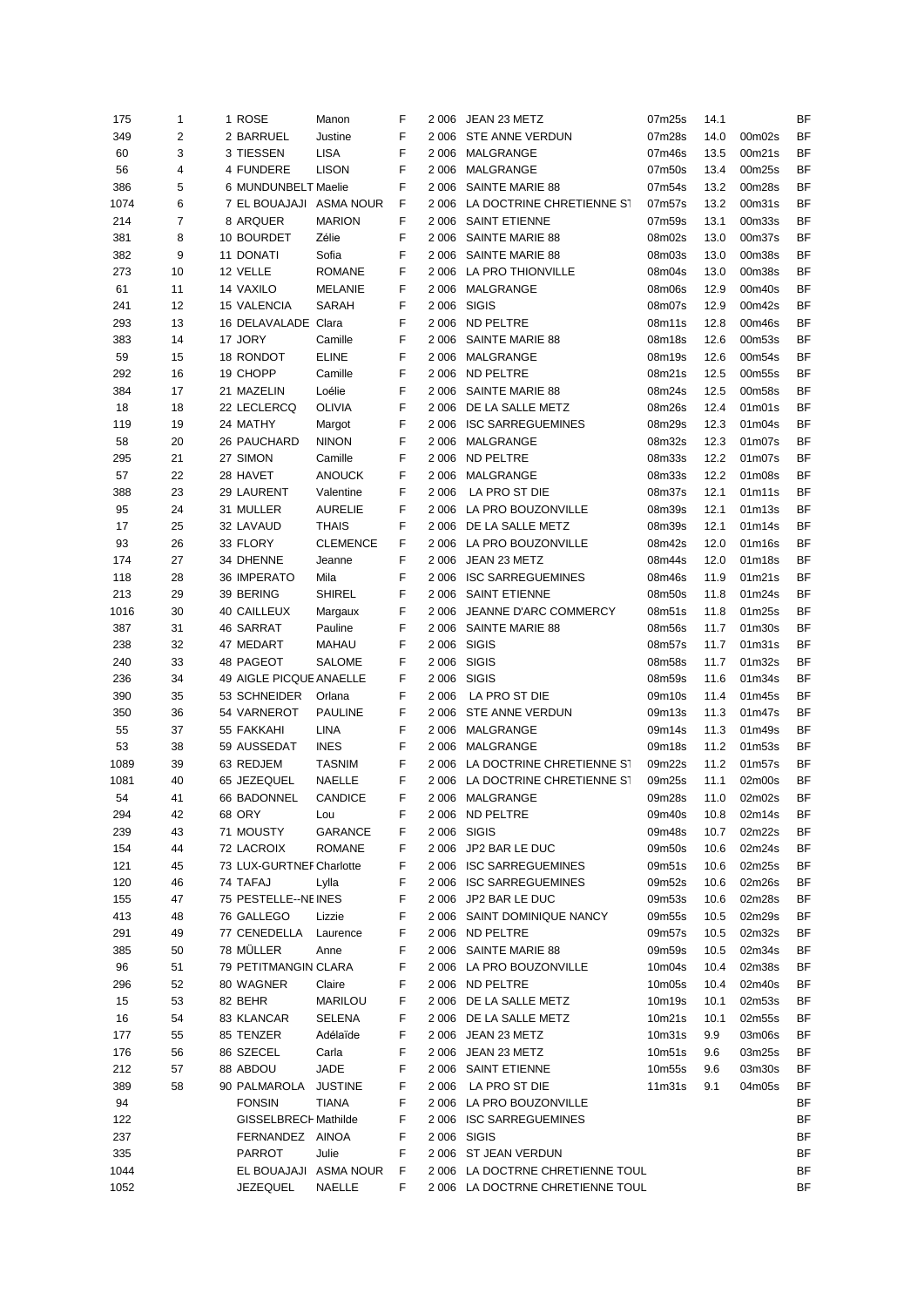| 1060 |                | <b>REDJEM</b>          | <b>TASNIM</b>   | F |         | 2 006 LA DOCTRNE CHRETIENNE TOUL              |        |      |        | <b>BF</b> |
|------|----------------|------------------------|-----------------|---|---------|-----------------------------------------------|--------|------|--------|-----------|
|      |                |                        |                 |   |         | <b>BG2 - CROSS REGIONAL UGSEL 2018 - BG2</b>  |        |      |        |           |
| 209  | $\mathbf{1}$   | 1 YAPICI               | <b>KAAN</b>     | G |         | 2 006 SAINT ETIENNE                           | 08m46s | 15.3 |        | ΒG        |
| 332  | $\overline{2}$ | 2 FISCHER              | Tristan         | G |         | 2 006 ST JEAN VERDUN                          | 08m55s | 15.1 | 00m09s | <b>BG</b> |
| 172  | 3              | 3 ROLLET-LOME Jules    |                 | G |         | 2 006 JEAN 23 METZ                            | 08m56s | 15.1 | 00m09s | ΒG        |
| 14   | 4              | 4 MULLER               | <b>PIERRE</b>   | G |         | 2 006 DE LA SALLE METZ                        | 08m59s | 15.0 | 00m13s | ΒG        |
| 51   | 5              | 5 MENDES               | <b>NATHAN</b>   | G |         | 2 006 MALGRANGE                               | 09m00s | 15.0 | 00m13s | ΒG        |
| 168  | 6              | 8 BERTHOLD             | Kélvin          | G | 2 006   | JEAN 23 METZ                                  | 09m06s | 14.8 | 00m19s | ΒG        |
| 378  | $\overline{7}$ | 10 KONIG               | Amos            | G | 2 0 0 6 | LA PRO ST DIE                                 | 09m25s | 14.3 | 00m39s | ΒG        |
| 90   | 8              | <b>11 CHAUVEAU</b>     | <b>MATHEO</b>   | G |         | 2 006 LA PRO BOUZONVILLE                      | 09m27s | 14.2 | 00m40s | ΒG        |
| 48   | 9              | 14 FELLAH              | <b>RYAN</b>     | G |         | 2 006 MALGRANGE                               | 09m41s | 13.9 | 00m54s | ΒG        |
| 13   | 10             | 16 DELEAU              | <b>MATHEO</b>   | G | 2 0 0 6 | DE LA SALLE METZ                              | 09m43s | 13.8 | 00m56s | ΒG        |
| 115  | 11             | 18 KNOEPFLY            | Yoann           | G | 2 006   | <b>ISC SARREGUEMINES</b>                      | 09m57s | 13.5 | 01m11s | ΒG        |
| 379  | 12             | 19 JEANNON-BAF Antoine |                 | G | 2 0 0 6 | SAINTE MARIE 88                               | 09m58s | 13.5 | 01m11s | ΒG        |
| 49   | 13             | 21 FOURREY             | <b>MARC</b>     | G |         | 2006 MALGRANGE                                | 10m02s | 13.4 | 01m15s | ΒG        |
| 169  | 14             | 23 DIETLIEN            | Pierre Antoine  | G | 2 006   | JEAN 23 METZ                                  | 10m06s | 13.3 | 01m19s | ВG        |
| 170  | 15             | 24 FETTER              | Pierre          | G |         | 2 006 JEAN 23 METZ                            | 10m08s | 13.3 | 01m21s | ΒG        |
| 92   | 16             | <b>26 LIACHOUK</b>     | <b>LUDOVIC</b>  | G |         | 2 006 LA PRO BOUZONVILLE                      | 10m13s | 13.2 | 01m26s | ΒG        |
| 376  | 17             | 27 METZGER             | Mahé            | G |         | 2006 SAINTE MARIE 88                          | 10m14s | 13.1 | 01m28s | ΒG        |
| 46   | 18             | 29 ALVES               | <b>MARCO</b>    | G |         | 2006 MALGRANGE                                | 10m18s | 13.1 | 01m31s | ΒG        |
| 171  | 19             | 30 LIRETTE             | Quentin         | G |         | 2 006 JEAN 23 METZ                            | 10m18s | 13.1 | 01m32s | ΒG        |
| 52   | 20             | 31 PIBOULEAU L/ ROBIN  |                 | G | 2006    | MALGRANGE                                     | 10m21s | 13.0 | 01m35s | ΒG        |
| 173  | 21             | 33 ZAPPA               | Airy            | G |         | 2 006 JEAN 23 METZ                            | 10m30s | 12.8 | 01m44s | ΒG        |
| 47   | 22             | 35 BOLLACHE            | <b>FLORIAN</b>  | G |         | 2006 MALGRANGE                                | 10m34s | 12.7 | 01m47s | ΒG        |
| 1076 | 23             | 38 FONTENIT            | <b>ALBIN</b>    | G |         | 2 006 LA DOCTRINE CHRETIENNE ST               | 10m39s | 12.6 | 01m52s | ΒG        |
| 116  | 24             | 39 REIS                | Rayane          | G |         | 2006 ISC SARREGUEMINES                        | 10m41s | 12.6 | 01m55s | ΒG        |
| 206  | 25             | 40 DAHHANE             | AZZEDDINE       | G | 2 006   | SAINT ETIENNE                                 | 10m46s | 12.5 | 02m00s | ВG        |
| 50   | 26             | 45 MARCHAND            | LEO             | G | 2 006   | MALGRANGE                                     | 10m59s | 12.2 | 02m13s | ΒG        |
| 411  | 27             | 46 PIARD               | Adrien          | G | 2 0 0 6 | SAINT DOMINIQUE NANCY                         | 11m00s | 12.2 | 02m13s | ΒG        |
| 235  | 28             | 48 VAUTRIN DEH ODIN    |                 | G | 2 0 0 6 | SIGIS                                         | 11m03s | 12.2 | 02m17s | ВG        |
| 117  | 29             | 51 SCHLOTTERB Henri    |                 | G | 2 006   | <b>ISC SARREGUEMINES</b>                      | 11m13s | 12.0 | 02m26s | ΒG        |
| 374  | 30             | 54 DAUDENTHUN Eric     |                 | G |         | 2 006 SAINTE MARIE 88                         | 11m20s | 11.9 | 02m33s | ΒG        |
| 1020 | 31             | 60 DE BONIS            | Killian         | G | 2006    | JEANNE D'ARC COMMERCY                         | 11m44s | 11.5 | 02m57s | ΒG        |
| 207  | 32             | 61 EL BRAHMI           | WASSIM          | G |         | 2 006 SAINT ETIENNE                           | 11m44s | 11.5 | 02m58s | ВG        |
| 1099 | 33             | 63 MURATET             | <b>STANLEY</b>  | G |         | 2 006 SIGIS                                   | 11m55s | 11.3 | 03m08s | ΒG        |
| 412  | 34             | 65 REMY                | <b>Bastien</b>  | G | 2006    | SAINT DOMINIQUE NANCY                         | 12m01s | 11.2 | 03m14s | ΒG        |
| 210  | 35             | 67 KASMI               | <b>MOHAMED</b>  | G |         | 2 006 SAINT ETIENNE                           | 12m07s | 11.1 | 03m20s | ВG        |
| 151  | 36             | 70 CHOPPIN             | <b>ADAM</b>     | G |         | 2 006 JP2 BAR LE DUC                          | 12m17s | 10.9 | 03m30s | ΒG        |
| 1028 | 37             | 75 MIGNOT              | Evan            | G |         | 2 006 JEANNE D'ARC COMMERCY                   | 12m46s | 10.5 | 04m00s | ΒG        |
| 234  | 38             | 76 BUDAN DE NU COME    |                 | G |         | 2 006 SIGIS                                   | 12m54s | 10.4 | 04m07s | ΒG        |
| 153  | 39             | 79 JECKO               | MELVYN          | G |         | 2 006 JP2 BAR LE DUC                          | 13m09s | 10.2 | 04m23s | ΒG        |
| 272  | 40             | 80 AMANN               | PAUL            | G |         | 2 006 LA PRO THIONVILLE                       | 13m16s | 10.1 | 04m29s | ВG        |
| 114  | 41             | 84 KAPPES-BOUZ Sofiene |                 | G |         | 2 006 ISC SARREGUEMINES                       | 13m55s | 9.7  | 05m09s | ВG        |
| 233  | 42             | 85 ANDRE               | LEO             | G |         | 2 006 SIGIS                                   | 14m18s | 9.4  | 05m31s | ВG        |
| 211  | 43             | 87 NUNAJ               | <b>MAJDI</b>    | G |         | 2 006 SAINT ETIENNE                           | 14m32s | 9.2  | 05m45s | ВG        |
| 375  | 44             | 93 DETTE               | Maël            | G |         | 2 006 SAINTE MARIE 88                         | 16m33s | 8.1  | 07m46s | ΒG        |
| 152  | 45             | 96 JAMAIN              | <b>ELIOT</b>    | G |         | 2 006 JP2 BAR LE DUC                          | 16m33s | 8.1  | 07m46s | ΒG        |
| 91   | 46             | 97 JOUANOTTE           | <b>BAPTISTE</b> | G |         | 2 006 LA PRO BOUZONVILLE                      | 16m33s | 8.1  | 07m46s | ВG        |
| 377  | 47             | 100 TACK               | Louis           | G |         | 2 006 SAINTE MARIE 88                         | 16m33s | 8.1  | 07m46s | ВG        |
| 348  | 48             | 101 MELONI             | Paul            | G |         | 2 006 STE ANNE VERDUN                         | 16m33s | 8.1  | 07m46s | ΒG        |
| 1023 | 49             | 103 GUOIT              | Ewan            | G |         | 2 006 JEANNE D'ARC COMMERCY                   | 16m33s | 8.1  | 07m46s | ΒG        |
| 179  |                | GERARD                 | Paul Henri      | G |         | 2 006 JEAN 23 METZ                            |        |      |        | ΜG        |
| 208  |                | <b>HENRY</b>           | <b>CLEMENT</b>  | G |         | 2 006 SAINT ETIENNE                           |        |      |        | ΒG        |
| 333  |                | JUNG                   | Hugo            | G |         | 2 006 ST JEAN VERDUN                          |        |      |        | ΒG        |
| 1018 |                | <b>CHATTON</b>         | Hugo            | G |         | 2 006 JEANNE D'ARC COMMERCY                   |        |      |        | ВG        |
| 1046 |                | <b>FONTENIT</b>        | <b>ALBIN</b>    | G |         | 2 006 LA DOCTRNE CHRETIENNE TOUL              |        |      |        | ВG        |
|      |                |                        |                 |   |         | <u> MF1 - CROSS REGIONAL UGSEL 2018 - MF1</u> |        |      |        |           |
| 393  | $\mathbf{1}$   | 4 TISSELIN             | Zélie           | F |         | 2 005 SAINTE MARIE 88                         | 09m19s | 14.4 | 00m42s | MF        |
| 19   | 2              | 5 HARDY                | <b>EDEN</b>     | F |         | 2 005 DE LA SALLE METZ                        | 09m21s | 14.4 | 00m44s | MF        |
| 125  | 3              | 7 HERBORN              | Clara           | F |         | 2 005 ISC SARREGUEMINES                       | 09m27s | 14.2 | 00m50s | ΜF        |
| 178  | 4              | 10 GOISNARD            | Pauline         | F |         | 2 005 JEAN 23 METZ                            | 09m40s | 13.9 | 01m03s | ΜF        |
| 215  | 5              | 11 ADJAL               | LEA             | F |         | 2 005 SAINT ETIENNE                           | 09m41s | 13.9 | 01m04s | ΜF        |
| 123  | 6              | 12 BECKER-FERN Zoia    |                 | F |         | 2 005 ISC SARREGUEMINES                       | 09m42s | 13.9 | 01m05s | ΜF        |
| 1012 | $\overline{7}$ | 13 GOMIS               | Djenahé         | F |         | 2 005 SAINTE MARIE 88                         | 09m51s | 13.7 | 01m14s | MF        |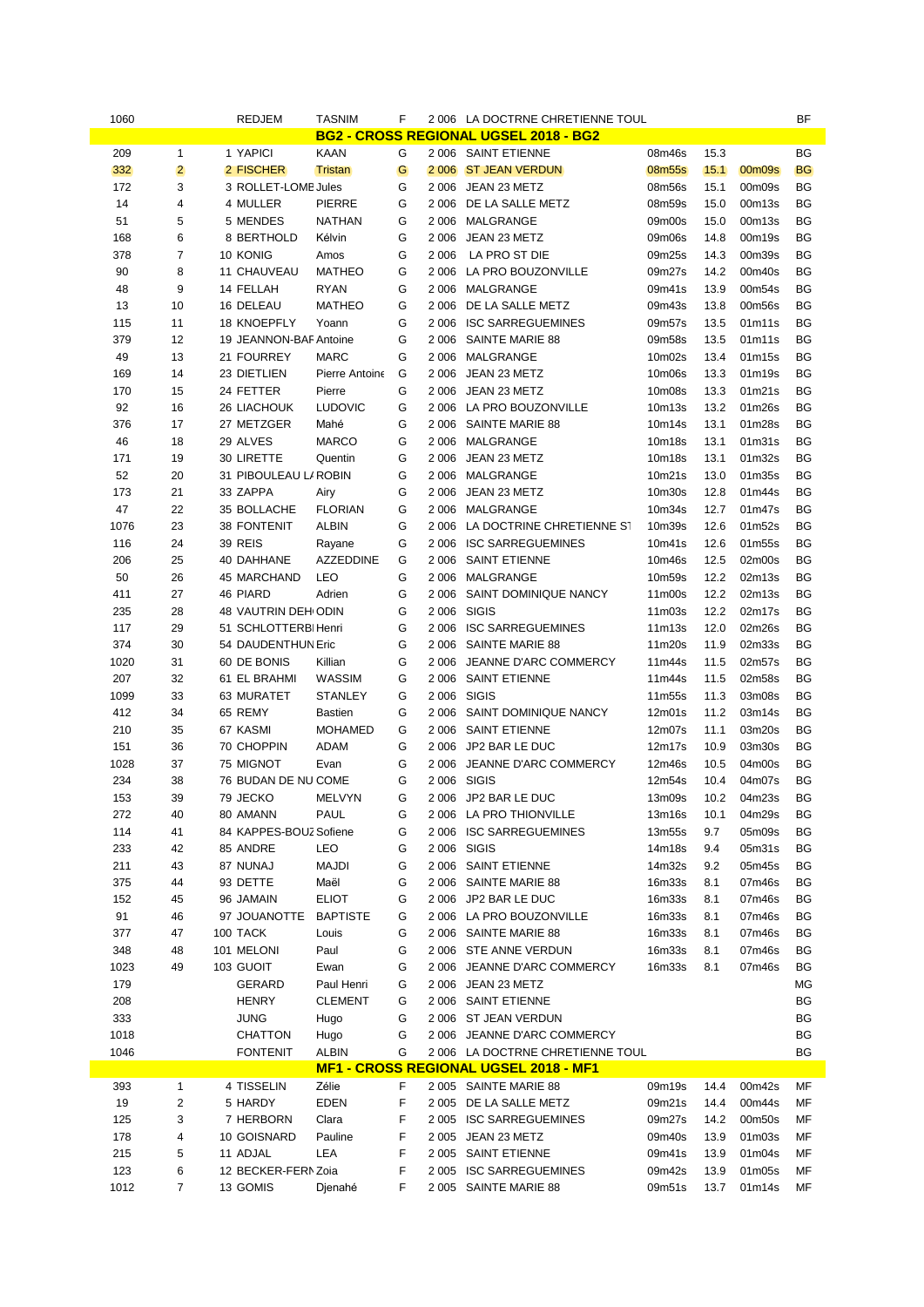| 219  | 8              | 15 ROUX              | <b>ANAIS</b>      | F | 2 0 0 5 | <b>SAINT ETIENNE</b>                    | 10m02s             | 13.4 | 01m25s | MF        |
|------|----------------|----------------------|-------------------|---|---------|-----------------------------------------|--------------------|------|--------|-----------|
| 1091 | 9              | 16 ROSE              | <b>VERA-LYSE</b>  | F |         | 2 005 LA DOCTRINE CHRETIENNE ST         | 10m07s             | 13.3 | 01m30s | MF        |
| 242  | 10             | <b>17 JACQUIN</b>    | <b>CECILE</b>     | F | 2 0 0 5 | SIGIS                                   | 10m08s             | 13.3 | 01m31s | MF        |
| 1090 | 11             | 20 REICHERT          | <b>COLINE</b>     | F |         | 2 005 LA DOCTRINE CHRETIENNE ST         | 10m17s             | 13.1 | 01m40s | MF        |
| 124  | 12             | 22 BRITSCHER         | Anaïs             | F |         | 2 005 ISC SARREGUEMINES                 | 10m19s             | 13.0 | 01m42s | MF        |
| 65   | 13             | 23 ROTONDO           | <b>EVA</b>        | F | 2 0 0 5 | MALGRANGE                               | 10m20s             | 13.0 | 01m43s | MF        |
| 63   | 14             | 24 FAKKAHI           | <b>ALAA</b>       | F |         | 2 005 MALGRANGE                         | 10m21s             | 13.0 | 01m44s | MF        |
| 126  | 15             | 26 KAPPES-BOUZ Arwen |                   | F |         | 2 005 ISC SARREGUEMINES                 | 10m24s             | 12.9 | 01m47s | MF        |
| 62   | 16             | 29 COLLARD           | <b>INES</b>       | F | 2 0 0 5 | MALGRANGE                               | 10m28s             | 12.8 | 01m51s | MF        |
|      |                |                      |                   | F |         |                                         |                    |      |        |           |
| 64   | 17             | 34 OUEZMANE          | <b>AGATHE</b>     |   |         | 2 005 MALGRANGE                         | 10 <sub>m41s</sub> | 12.6 | 02m04s | MF        |
| 218  | 18             | 37 MINIGHETTI        | <b>NINA</b>       | F |         | 2 005 SAINT ETIENNE                     | 10m59s             | 12.2 | 02m22s | MF        |
| 188  | 19             | 38 GERVASONI         | LEANE             | F |         | 2 005 ASSOMPTION BRIEY                  | 11m00s             | 12.2 | 02m23s | MF        |
| 392  | 20             | 40 DAUDANTHUN Ingrid |                   | F |         | 2 005 SAINTE MARIE 88                   | 11m03s             | 12.2 | 02m26s | MF        |
| 391  | 21             | 41 BROCARD           | Rochelle          | F |         | 2 005 SAINTE MARIE 88                   | 11m04s             | 12.1 | 02m27s | MF        |
| 66   | 22             | 42 STEF BRAND CLARA  |                   | F | 2 0 0 5 | MALGRANGE                               | 11m04s             | 12.1 | 02m27s | MF        |
| 156  | 23             | 44 LACOTE            | <b>CLEMENTINE</b> | F |         | 2 005 JP2 BAR LE DUC                    | 11m05s             | 12.1 | 02m28s | MF        |
| 1114 | 24             | 45 JULIAN            | <b>MINA</b>       | F |         | 2 005 ST LEON                           | 11m06s             | 12.1 | 02m29s | MF        |
| 187  | 25             | 49 D'ONOFRIO         | <b>EVA</b>        | F |         | 2 005 ASSOMPTION BRIEY                  | 11m16s             | 11.9 | 02m39s | MF        |
| 1021 | 26             | 51 DUPUIS            | Lison             | F |         | 2 005 JEANNE D'ARC COMMERCY             | 11m23s             | 11.8 | 02m46s | MF        |
| 1072 | 27             | 58 DENNI             | <b>LISA</b>       | F | 2 0 0 5 | LA DOCTRINE CHRETIENNE ST               | 11m51s             | 11.3 | 03m14s | MF        |
| 97   | 28             | 61 DIEUDONNE         | SARAH             | F |         | 2 005 LA PRO BOUZONVILLE                | 12m58s             | 10.4 | 04m21s | MF        |
| 127  | 29             | 64 WEISHAR           | Chloé             | F |         | 2 005 ISC SARREGUEMINES                 | 13m13s             | 10.2 | 04m36s | MF        |
| 1031 | 30             | 65 SMAIL             | Elissa            | F |         | 2 005 JEANNE D'ARC COMMERCY             | 13m13s             | 10.2 | 04m36s | MF        |
| 1001 | 31             | 66 HELG              | Emilie            | F |         | 2 005 STE ANNE VERDUN                   | 13m13s             | 10.2 | 04m36s | MF        |
| 20   |                | <b>HEITZ</b>         | <b>NINA</b>       | F |         | 2 005 DE LA SALLE METZ                  |                    |      |        | MF        |
| 98   |                | <b>HILT</b>          | AMELIE            | F |         | 2 005 LA PRO BOUZONVILLE                |                    |      |        | MF        |
| 99   |                | <b>SAGET</b>         | <b>MATHILDE</b>   | F |         | 2 005 LA PRO BOUZONVILLE                |                    |      |        | MF        |
| 100  |                | <b>WINIZUK</b>       | <b>LISA</b>       | F |         | 2 005 LA PRO BOUZONVILLE                |                    |      |        | MF        |
| 157  |                | <b>THENERY</b>       | <b>OPHELIE</b>    | F |         | 2 005 JP2 BAR LE DUC                    |                    |      |        | MF        |
| 216  |                | <b>BONNARD</b>       | <b>NEL</b>        | F |         | 2 005 SAINT ETIENNE                     |                    |      |        | MF        |
| 217  |                | <b>BOUMEDINE</b>     | <b>MYRIAM</b>     | F | 2 0 0 5 | <b>SAINT ETIENNE</b>                    |                    |      |        | MF        |
| 336  |                | <b>NOURRY</b>        | Marion            | F |         | 2 005 ST JEAN VERDUN                    |                    |      |        | MF        |
| 394  |                | <b>MANCEAU</b>       | <b>CELESTE</b>    | F |         | 2 005 LA DOCTRNE CHRETIENNE TOUL        |                    |      |        | MF        |
|      |                |                      |                   |   |         |                                         |                    |      |        |           |
|      |                |                      |                   | F |         |                                         |                    |      |        |           |
| 1040 |                | <b>DENNI</b>         | <b>LISA</b>       | F |         | 2 005 LA DOCTRNE CHRETIENNE TOUL        |                    |      |        | MF        |
| 1050 |                | <b>HODAPP</b>        | <b>ANNA</b>       |   |         | 2 005 LA DOCTRNE CHRETIENNE TOUL        |                    |      |        | MF        |
| 1061 |                | <b>REICHERT</b>      | <b>COLINE</b>     | F |         | 2 005 LA DOCTRNE CHRETIENNE TOUL        |                    |      |        | MF        |
| 1062 |                | ROSE                 | <b>VERA-LYSE</b>  | F |         | 2 005 LA DOCTRNE CHRETIENNE TOUL        |                    |      |        | MF        |
| 1079 |                | <b>HODAPP</b>        | <b>ANNA</b>       | F |         | 2 005 LA DOCTRINE CHRETIENNE STRASBOURG |                    |      |        | MF        |
|      |                |                      |                   |   |         | MG1 - CROSS REGIONAL UGSEL 2018 - MG1   |                    |      |        |           |
| 1010 | 1              | 1 GUYENET            | <b>LOHAN</b>      | G |         | 2 005 MALGRANGE                         | 13m32s             | 15.5 |        | MG        |
| 414  | 2              | 3 MARÇON             | Jules             | G |         | 2 005 SAINT DOMINIQUE NANCY             | 13m49s             | 15.1 | 00m17s | <b>MG</b> |
| 181  | 3              | 5 PEIFFER            | Clément           | G | 2 0 0 5 | JEAN 23 METZ                            | 13m56s             | 15.0 | 00m24s | МG        |
| 130  | 4              | 9 STRASSEL           | Lucas             | G |         | 2 005 ISC SARREGUEMINES                 | 14m11s             | 14.8 | 00m39s | МG        |
| 400  | 5              | 10 RENAUX            | Paul              | G |         | 2 005 SAINTE MARIE 88                   | 14m11s             | 14.8 | 00m39s | MG        |
| 399  | 6              | 11 PERRIN            | Romain            | G |         | 2 005 SAINTE MARIE 88                   | 14m35s             | 14.4 | 01m03s | МG        |
| 1070 | $\overline{7}$ | 17 BRÉZÉ             | <b>OWEN</b>       | G |         | 2 005 LA DOCTRINE CHRETIENNE ST         | 14m48s             | 14.1 | 01m15s | МG        |
| 0    | 8              | 18 ROSE              | Anderson          | G |         | 2 005 ST LEON                           | 14m52s             | 14.1 | 01m19s | МG        |
| 337  | 9              | 19 LEFEVRE           | Milo              | G |         | 2 005 ST JEAN VERDUN                    | 14m54s             | 14.0 | 01m22s | MG        |
| 338  | 10             | 21 MULLER            | Louis             | G |         | 2 005 ST JEAN VERDUN                    | 15m00s             | 14.0 | 01m28s | МG        |
| 1115 | 11             | 22 MARION            | <b>ANTOINE</b>    | G |         | 2 005 ST LEON                           | 15m02s             | 13.9 | 01m30s | МG        |
| 22   | 12             | 25 MAILLOT           | <b>QUENTIN</b>    | G |         | 2 005 DE LA SALLE METZ                  | 15m08s             | 13.8 | 01m36s | МG        |
| 249  | 13             | 26 YOEURNG TAINEO    |                   | G |         | 2 005 SIGIS                             | 15m08s             | 13.8 | 01m36s | МG        |
| 24   | 14             | 27 SALMON            | JULES             | G |         | 2 005 DE LA SALLE METZ                  | 15m09s             | 13.8 | 01m37s | МG        |
| 246  | 15             | 28 LAMOURET          | PIERRE EMN        | G |         | 2 005 SIGIS                             | 15m10s             | 13.8 | 01m38s | МG        |
| 26   | 16             | 32 ZAHNER            | <b>NILS</b>       | G |         | 2 005 DE LA SALLE METZ                  | 15m31s             | 13.5 | 01m58s | МG        |
| 1104 | 17             | 33 BOILEAU           | Thomas            | G |         | 2 005 ST LEON                           | 15m32s             | 13.5 | 01m59s | МG        |
| 245  | 18             | 34 HOLLARD           | <b>ANTOINE</b>    | G |         | 2 005 SIGIS                             | 15m38s             | 13.4 | 02m06s | МG        |
| 326  | 19             | 35 NEAU              | Simon             | G |         | 2 005 ST JEAN VERDUN                    | 15m39s             | 13.4 | 02m07s | МG        |
| 29   | 20             | 38 MARCZAK           | <b>VIKTOR</b>     | G |         | 2 005 DE LA SALLE METZ                  | 15m52s             | 13.2 | 02m20s | МG        |
| 397  | 21             | 40 DURAND            | Hamza             | G |         | 2 005 SAINTE MARIE 88                   | 16m02s             | 13.0 | 02m30s | МG        |
| 1084 | 22             | 43 MAAZ              | ANIS              | G |         | 2 005 LA DOCTRINE CHRETIENNE ST         | 16m16s             | 12.9 | 02m44s | МG        |
| 1077 | 23             | 44 GUTH              | <b>VICTOR</b>     | G |         | 2 005 LA DOCTRINE CHRETIENNE ST         | 16m22s             | 12.8 | 02m49s | МG        |
| 1082 | 24             | 45 KESSLER           | MAEL              | G |         | 2 005 LA DOCTRINE CHRETIENNE ST         | 16m29s             | 12.7 | 02m56s | МG        |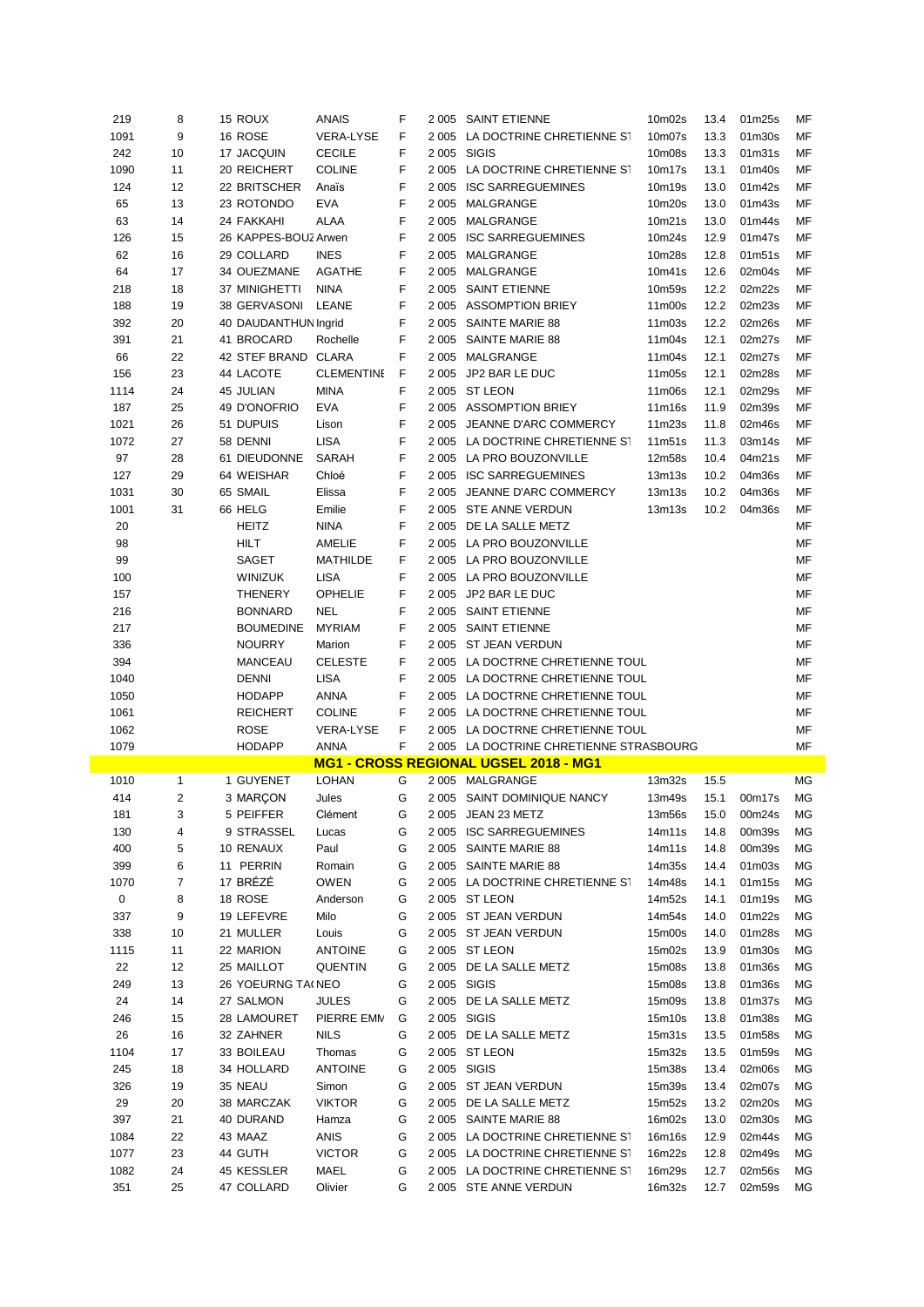| 398  | 26 | <b>48 PASQUIER</b>         | Calix           | G | 2 005   | SAINTE MARIE 88                               | 16m36s | 12.6 | 03m04s | МG   |
|------|----|----------------------------|-----------------|---|---------|-----------------------------------------------|--------|------|--------|------|
| 27   | 27 | 49 LAROSE                  | <b>MATTHIAS</b> | G | 2 0 0 5 | DE LA SALLE METZ                              | 16m46s | 12.5 | 03m14s | МG   |
| 1013 | 28 | 50 PASQUIER                | Maxandre        | G | 2 0 0 5 | SAINTE MARIE 88                               | 16m53s | 12.4 | 03m20s | МG   |
| 67   | 29 | 51 PERRIN                  | <b>MAXIME</b>   | G | 2 0 0 5 | MALGRANGE                                     | 16m53s | 12.4 | 03m21s | MG   |
| 1080 | 30 | 52 HUBAC                   | <b>BAPTISTE</b> | G | 2 0 0 5 | LA DOCTRINE CHRETIENNE ST                     | 16m55s | 12.4 | 03m23s | МG   |
| 190  | 31 | 53 SABBA                   | <b>ELIAS</b>    | G |         | 2 005 ASSOMPTION BRIEY                        | 17m24s | 12.0 | 03m52s | MG   |
| 341  | 32 | 54 GEORGE                  | Kevin           | G | 2 0 0 5 | ST JEAN VERDUN                                | 17m27s |      | 03m55s | ΜG   |
|      |    |                            |                 |   |         |                                               |        | 12.0 |        |      |
| 1086 | 33 | 56 MARQUÈS                 | <b>CLÉMENT</b>  | G | 2 0 0 5 | LA DOCTRINE CHRETIENNE ST                     | 17m30s | 12.0 | 03m57s | МG   |
| 21   | 34 | 59 DEVIGNE                 | LOUIS           | G | 2 0 0 5 | DE LA SALLE METZ                              | 17m42s | 11.8 | 04m09s | МG   |
| 1108 | 35 | 60 DUFOUR                  | <b>ERWANN</b>   | G |         | 2 005 ST LEON                                 | 17m44s | 11.8 | 04m12s | MG   |
| 102  | 36 | 61 HOUIDEF                 | <b>RACHID</b>   | G |         | 2 005 LA PRO BOUZONVILLE                      | 17m54s | 11.7 | 04m22s | MG   |
| 25   | 37 | 63 SCHOENTGEN CEDRIC       |                 | G | 2 0 0 5 | DE LA SALLE METZ                              | 18m04s | 11.6 | 04m32s | МG   |
| 129  | 38 | 64 POIRE                   | Mathieu         | G | 2 0 0 5 | <b>ISC SARREGUEMINES</b>                      | 18m04s | 11.6 | 04m32s | MG   |
| 363  | 39 | 65 SONNEFRAUD Mathis       |                 | G | 2 0 0 5 | SAINTE MARIE 88                               | 18m09s | 11.5 | 04m37s | MG   |
| 28   | 40 | 67 MARTINET                | <b>ROMAIN</b>   | G | 2 0 0 5 | DE LA SALLE METZ                              | 18m15s | 11.5 | 04m42s | MG   |
| 353  | 41 | 68 PETE                    | Valentin        | G |         | 2 005 STE ANNE VERDUN                         | 18m40s | 11.2 | 05m08s | МG   |
| 297  | 42 | 70 PIERRE POUIL Gabriel    |                 | G | 2 0 0 5 | ND PELTRE                                     | 18m52s | 11.1 | 05m20s | МG   |
| 355  | 43 | 71 BERTIN                  | Alex            | G | 2 0 0 5 | STE ANNE VERDUN                               | 19m06s | 10.9 | 05m34s | ΜG   |
| 247  | 44 | 72 MATHIEU                 | Hugo            | G | 2 0 0 5 | <b>SIGIS</b>                                  | 19m09s | 10.9 | 05m36s | МG   |
| 243  | 45 | 73 CHONE                   | <b>BAPTISTE</b> | G | 2 0 0 5 | SIGIS                                         | 19m09s | 10.9 | 05m37s | МG   |
| 23   | 46 | 74 MANGIN FERR CAMILLE     |                 | G |         | 2 005 DE LA SALLE METZ                        | 19m13s | 10.9 | 05m41s | MG   |
| 128  | 47 | 76 DECAUDAIN               | Quentin         | G | 2 0 0 5 | <b>ISC SARREGUEMINES</b>                      | 19m57s | 10.5 | 06m24s | МG   |
| 221  | 48 | 77 MOUSSA                  | <b>DARYL</b>    | G |         | 2 005 SAINT ETIENNE                           | 20m34s | 10.2 | 07m02s | ΜG   |
| 101  |    | <b>CHABANE</b>             | <b>SELIM</b>    | G | 2 0 0 5 | LA PRO BOUZONVILLE                            |        |      |        | ΜG   |
| 158  |    | JACQUEMET MARIUS           |                 | G |         | 2 005 JP2 BAR LE DUC                          |        |      |        | ΜG   |
| 180  |    | <b>HAUSHERR</b>            | Paul Alexis     | G | 2 0 0 5 | JEAN 23 METZ                                  |        |      |        | ΜG   |
| 182  |    | <b>PUCHOT</b>              | Valentin        | G | 2 0 0 5 | JEAN 23 METZ                                  |        |      |        | ΜG   |
| 189  |    | <b>MALLOUK</b>             | <b>ERWAN</b>    | G |         | 2 005 ASSOMPTION BRIEY                        |        |      |        | ΜG   |
| 220  |    | <b>GRANDVALLE MATTHIEU</b> |                 | G | 2 0 0 5 | <b>SAINT ETIENNE</b>                          |        |      |        | ΜG   |
| 222  |    | <b>PAVAN</b>               |                 | G | 2 0 0 5 | <b>SAINT ETIENNE</b>                          |        |      |        | ΜG   |
|      |    |                            | <b>ESTEBAN</b>  |   |         |                                               |        |      |        |      |
| 244  |    | <b>COLLET</b>              | <b>THEO</b>     | G | 2 0 0 5 | SIGIS                                         |        |      |        | ΜG   |
| 248  |    | <b>SESMAT</b>              | <b>EDOUARD</b>  | G | 2 0 0 5 | <b>SIGIS</b>                                  |        |      |        | ΜG   |
| 274  |    | <b>DEGROOTE</b>            | <b>ARTHUR</b>   | G |         | 2 005 LA PRO THIONVILLE                       |        |      |        | ΜG   |
| 334  |    | <b>PRENTOUT</b>            | Aymeric         | G |         | 2 005 ST JEAN VERDUN                          |        |      |        | ΜG   |
| 352  |    | <b>PLARD</b>               | Tom             | G | 2 0 0 5 | STE ANNE VERDUN                               |        |      |        | ΜG   |
| 395  |    | COLIN-BENTZ Thomas         |                 | G | 2 0 0 5 | SAINTE MARIE 88                               |        |      |        | ΜG   |
| 396  |    | DENEUVILLE Milan           |                 | G | 2 0 0 5 | SAINTE MARIE 88                               |        |      |        | ΜG   |
| 1037 |    | BRÉZÉ                      | <b>OWEN</b>     | G | 2 0 0 5 | LA DOCTRNE CHRETIENNE TOUL                    |        |      |        | ΜG   |
| 1048 |    | <b>GUTH</b>                | <b>VICTOR</b>   | G |         | 2 005 LA DOCTRNE CHRETIENNE TOUL              |        |      |        | ΜG   |
| 1051 |    | <b>HUBAC</b>               | <b>BAPTISTE</b> | G | 2 0 0 5 | LA DOCTRNE CHRETIENNE TOUL                    |        |      |        | ΜG   |
| 1053 |    | <b>KESSLER</b>             | MAEL            | G |         | 2 005 LA DOCTRNE CHRETIENNE TOUL              |        |      |        | MG   |
| 1055 |    | MAAZ                       | <b>ANIS</b>     | G |         | 2 005 LA DOCTRNE CHRETIENNE TOUL              |        |      |        | $MG$ |
| 1057 |    | MARQUÈS                    | <b>CLÉMENT</b>  | G |         | 2 005 LA DOCTRNE CHRETIENNE TOUL              |        |      |        | МG   |
| 1113 |    | <b>HALBITTE</b>            | <b>VICTOR</b>   | G |         | 2 005 ST LEON                                 |        |      |        | ΜG   |
|      |    |                            |                 |   |         | <u> MF2 - CROSS REGIONAL UGSEL 2018 - MF2</u> |        |      |        |      |
| 186  | 1  | 1 FASSEL                   | Juliette        | F |         | 2 004 JB VATELOT                              | 08m37s | 15.6 |        | MF   |
| 403  | 2  | 2 LEYS                     | Capucine        | F |         | 2 004 SAINTE MARIE 88                         | 08m53s | 15.1 | 00m16s | MF   |
| 31   | 3  | 3 MEYBLUM                  | LALY            | F |         | 2 004 DE LA SALLE METZ                        | 09m08s | 14.7 | 00m31s | MF   |
| 257  | 4  | 6 MARCHAND                 | <b>ELEONORE</b> | F |         | 2 004 SIGIS                                   | 09m21s | 14.4 | 00m44s | MF   |
| 30   | 5  | 8 KAUSZ                    | <b>DAPHNE</b>   | F |         | 2 004 DE LA SALLE METZ                        | 09m34s | 14.1 | 00m57s | MF   |
| 32   | 6  | 9 PRIN                     | <b>VAHEANA</b>  | F |         | 2 004 DE LA SALLE METZ                        | 09m36s | 14.0 | 00m59s | MF   |
| 183  | 7  | 14 BOILEAU                 | <b>LUCIE</b>    | F |         | 2 004 JEAN 23 METZ                            | 10m00s | 13.5 | 01m23s | MF   |
| 299  | 8  | <b>18 GRASMUCK</b>         | Naelle          | F |         | 2 004 ND PELTRE                               | 10m15s | 13.1 | 01m38s | MF   |
| 303  | 9  | 19 SIMON                   | Mathilde        | F |         | 2 004 ND PELTRE                               | 10m16s | 13.1 | 01m39s | MF   |
| 278  | 10 | 21 VELLE                   | JULIE           | F |         | 2 004 LA PRO THIONVILLE                       | 10m18s | 13.1 | 01m41s | MF   |
| 191  | 11 | 25 NEVEUX                  | <b>OCEANE</b>   | F |         | 2 004 ASSOMPTION BRIEY                        | 10m23s | 13.0 | 01m46s | MF   |
| 252  | 12 | 27 PEREIRA                 | <b>ALICE</b>    | F |         | 2 004 SIGIS                                   | 10m25s | 12.9 | 01m48s | MF   |
| 251  | 13 | 28 LAMOURET                | <b>MATHILDE</b> | F |         | 2 004 SIGIS                                   | 10m27s | 12.9 | 01m50s | MF   |
| 159  | 14 | 30 BOGARD                  | LEANNE          | F |         | 2 004 JP2 BAR LE DUC                          | 10m31s | 12.8 | 01m54s | MF   |
| 253  | 15 | 31 TOSSA                   | <b>SARAH</b>    | F |         | 2 004 SIGIS                                   | 10m34s | 12.7 | 01m57s | MF   |
| 1116 | 16 | 32 MATHIEU                 | <b>LOULA</b>    | F |         | 2 004 ST LEON                                 | 10m39s | 12.6 | 02m02s | MF   |
| 298  | 17 | 33 CHIRRE                  | Lilou           | F |         | 2 004 ND PELTRE                               | 10m41s | 12.6 | 02m04s | MF   |
| 1088 | 18 | 35 PATACHEK                | <b>MANON</b>    | F |         | 2 004 LA DOCTRINE CHRETIENNE ST               | 10m51s | 12.4 | 02m14s | MF   |
| 275  | 19 | 36 EL OURINI               | <b>EMMA</b>     | F |         | 2 004 LA PRO THIONVILLE                       | 10m52s | 12.4 | 02m15s | MF   |
|      |    |                            |                 |   |         |                                               |        |      |        |      |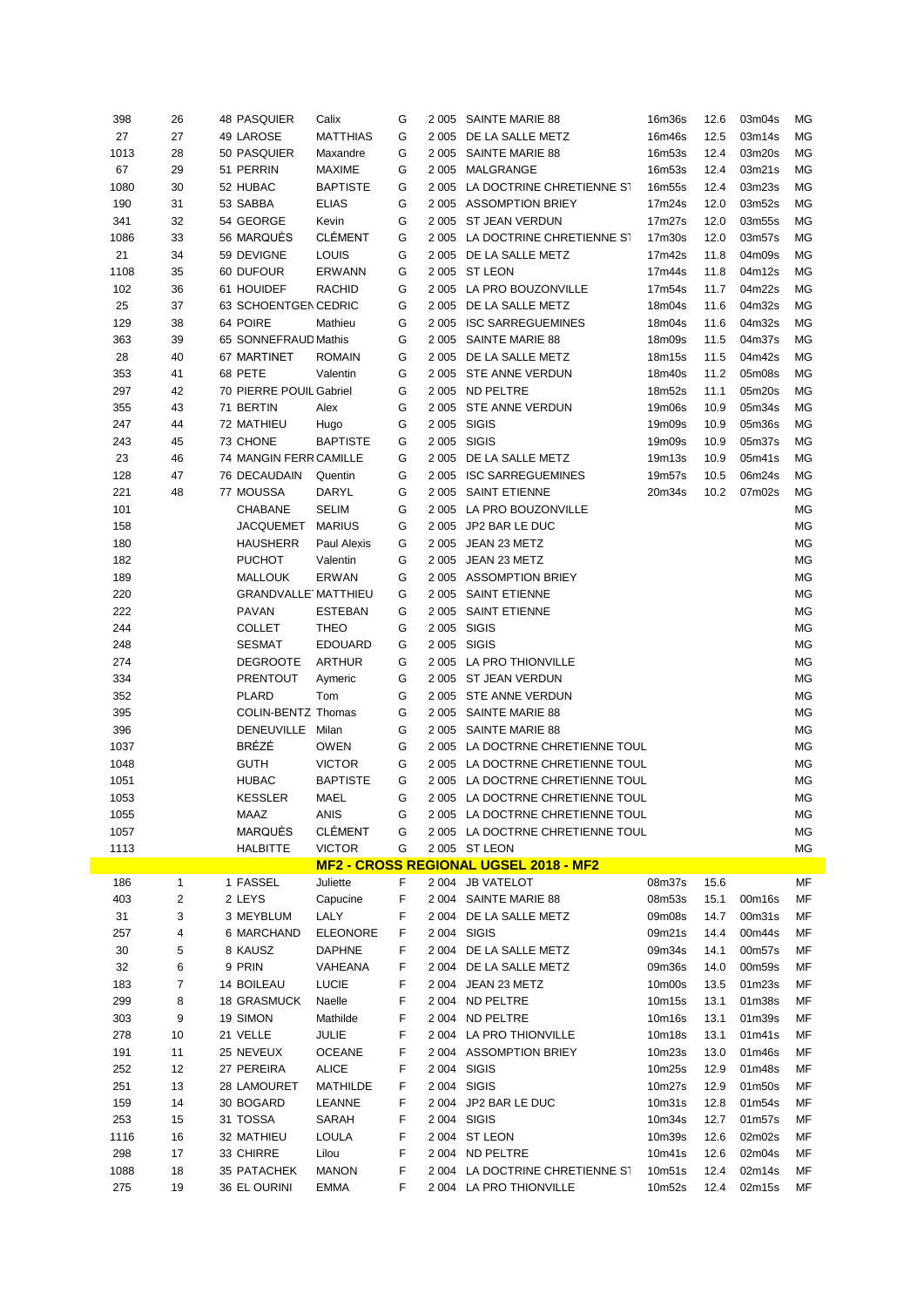| 1107       | 20             | 39 DA SILVA               | <b>NINA</b>                       | F      |       | 2 004 ST LEON                                 | 11m02s             | 12.2 | 02m25s | MF       |
|------------|----------------|---------------------------|-----------------------------------|--------|-------|-----------------------------------------------|--------------------|------|--------|----------|
| 1101       | 21             | 43 BECUWE                 | <b>ARMANCE</b>                    | F      |       | 2 004 ST LEON                                 | 11m05s             | 12.1 | 02m28s | MF       |
| 1124       | 22             | 46 DE MAXIMY              | Jeanne                            | F      |       | 2 004 LA DOCTRINE CHRETIENNE ST               | 11m09s             | 12.1 | 02m32s | MF       |
| 276        | 23             | 47 HENNION                | <b>SUZANNE</b>                    | F      |       | 2 004 LA PRO THIONVILLE                       | 11m10s             | 12.0 | 02m33s | MF       |
| 401        | 24             | 48 DENEUVILLE Mado        |                                   | F      |       | 2 004 SAINTE MARIE 88                         | 11 <sub>m11s</sub> | 12.0 | 02m34s | MF       |
| 1119       | 25             | 50 NGATCHA                | <b>JULIANA</b>                    | F      |       | 2 004 ST LEON                                 | 11m23s             | 11.8 | 02m46s | MF       |
| 402        | 26             | 52 DERREZ                 | Paloma                            | F      |       | 2 004 SAINTE MARIE 88                         | 11m25s             | 11.8 | 02m48s | MF       |
|            |                |                           |                                   |        |       |                                               |                    |      |        |          |
| 103        | 27             | 53 POROT                  | NAWELL                            | F      |       | 2 004 LA PRO BOUZONVILLE                      | 11m29s             | 11.7 | 02m52s | MF       |
| 1069       | 28             | 54 BOUDHARA               | <b>INES</b>                       | F      |       | 2 004 LA DOCTRINE CHRETIENNE ST               | 11m37s             | 11.6 | 03m00s | MF       |
| 1122       | 29             | 55 TARTE                  | <b>FLAVIE</b>                     | F      |       | 2 004 ST LEON                                 | 11m48s             | 11.4 | 03m11s | MF       |
| 1120       | 30             | 56 NOIRJEAN               | JULINE                            | F      |       | 2 004 ST LEON                                 | 11m49s             | 11.4 | 03m12s | MF       |
| 1128       | 31             | 57 BOUCHET                | Louna                             | F      |       | 2 004 LA DOCTRINE CHRETIENNE ST               | 11m50s             | 11.4 | 03m13s | MF       |
| 250        | 32             | 59 DELMAS                 | <b>MARIE EUGE</b>                 | F      |       | 2 004 SIGIS                                   | 11m53s             | 11.3 | 03m16s | MF       |
| 404        | 33             | 60 LOMBARD                | Honorine                          | F      |       | 2 004 SAINTE MARIE 88                         | 12m05s             | 11.1 | 03m28s | MF       |
| 1075       | 34             | 62 FERREIRA               | <b>EMMANUELL</b>                  | F      |       | 2 004 LA DOCTRINE CHRETIENNE ST               | 13m03s             | 10.3 | 04m26s | MF       |
| 104        | 35             | 63 SMAIDI                 | <b>LOUISA</b>                     | F      |       | 2 004 LA PRO BOUZONVILLE                      | 13m13s             | 10.2 | 04m36s | MF       |
| 277        |                | REPPLINGER ANNA           |                                   | F      |       | 2 004 LA PRO THIONVILLE                       |                    |      |        | MF       |
| 279        |                | <b>PETRY</b>              | <b>ANAIS</b>                      | F      |       | 2 004 LA PRO THIONVILLE                       |                    |      |        | MF       |
| 300        |                | LESQUIBILLE Eve           |                                   | F      |       | 2 004 ND PELTRE                               |                    |      |        | MF       |
| 301        |                | MONTEROSS(Léa             |                                   | F      |       | 2 004 ND PELTRE                               |                    |      |        | MF       |
|            |                | <b>PLATERO</b>            |                                   | F      |       | 2 004 ND PELTRE                               |                    |      |        | MF       |
| 302        |                |                           | Manon                             |        |       |                                               |                    |      |        |          |
| 405        |                | <b>PRIN</b>               | Jade                              | F      |       | 2004 SAINTE MARIE 88                          |                    |      |        | MF       |
| 1008       |                | QUEIROZ                   | Anna                              | F      |       | 2 004 ST JOSEPH REMIREMONT                    |                    |      |        | CF       |
| 1035       |                | <b>BOUCHET</b>            | <b>LUNA</b>                       | F      |       | 2 004 LA DOCTRNE CHRETIENNE TOUL              |                    |      |        | MF       |
| 1036       |                | <b>BOUDHARA</b>           | <b>INES</b>                       | F      |       | 2 004 LA DOCTRNE CHRETIENNE TOUL              |                    |      |        | MF       |
| 1038       |                | DE MAXIMY                 | <b>JEANNE</b>                     | F      |       | 2 004 LA DOCTRNE CHRETIENNE TOUL              |                    |      |        | MF       |
| 1045       |                | <b>FERREIRA</b>           | <b>EMMANUELL</b>                  | F      |       | 2 004 LA DOCTRNE CHRETIENNE TOUL              |                    |      |        | MF       |
| 1059       |                | <b>PATACHEK</b>           | <b>MANON</b>                      | F      |       | 2 004 LA DOCTRNE CHRETIENNE TOUL              |                    |      |        | MF       |
| 1100       |                | <b>ANTOINE</b>            | <b>NINA</b>                       | F      |       | 2 004 ST LEON                                 |                    |      |        | MF       |
|            |                |                           |                                   |        |       | <u> MG2 - CROSS REGIONAL UGSEL 2018 - MG2</u> |                    |      |        |          |
| 105        | $\mathbf{1}$   | 2 BERSWEILER NATHAN       |                                   | G      |       | 2 004 LA PRO BOUZONVILLE                      | 13m44s             | 15.2 | 00m12s | ΜG       |
| 106        | $\sqrt{2}$     | 4 DABE                    | ALEXANDRE                         | G      |       | 2 004 LA PRO BOUZONVILLE                      | 13m55s             | 15.0 | 00m22s | ΜG       |
| 107        | 3              | 6 DIAS                    | <b>JEREMY</b>                     | G      |       | 2 004 LA PRO BOUZONVILLE                      | 13m57s             | 15.0 | 00m24s | ΜG       |
|            |                |                           |                                   |        |       |                                               |                    |      | 00m36s |          |
| 259        | 4              | 7 MARTIN                  | <b>VICTOR</b>                     | G      |       | 2 004 SIGIS                                   | 14m09s             | 14.8 |        | ΜG       |
| 254        | 5              | 8 ANXIONNAT               | PHILIPPE                          | G      |       | 2 004 SIGIS                                   | 14m10s             | 14.8 | 00m38s | ΜG       |
| 131        | 6              | 12 MEYER                  | Noah                              | G      |       | 2004 ISC SARREGUEMINES                        | 14m38s             | 14.3 | 01m06s | ΜG       |
| 282        | $\overline{7}$ | 13 MALGRAS MAI NOLAN      |                                   | G      |       | 2 004 LA PRO THIONVILLE                       | 14m39s             | 14.3 | 01m07s | ΜG       |
| 224        | 8              | 14 BONNET                 | <b>ALEXIS</b>                     | G      |       | 2 004 SAINT ETIENNE                           | 14m40s             | 14.3 | 01m08s | ΜG       |
|            | 9              |                           |                                   | G      |       |                                               |                    | 14.2 | 01m10s | ΜG       |
| 343        |                | 15 ROSSI                  | Thomas                            |        |       | 2 004 ST JEAN VERDUN                          | 14m42s             |      |        |          |
| 1109       | 10             | 16 EHALT                  | <b>MATHIEU</b>                    | G      |       | 2 004 ST LEON                                 | 14m45s             | 14.2 | 01m13s | ΜG       |
| 255        | 11             | 20 GUNTZ                  | <b>CYRIL</b>                      | G      |       | 2 004 SIGIS                                   | 14m57s             | 14.0 | 01m25s | ΜG       |
| 1098       | 12             | 23 EL KHADIR              | Mehdi                             | G      | 2 004 | ND PAM                                        | 15m04s             | 13.9 | 01m31s | МG       |
| 109        | 13             | 24 LUTZ                   | <b>LORENZO</b>                    | G      |       | 2 004 LA PRO BOUZONVILLE                      | 15m07s             | 13.8 | 01m35s | ΜG       |
| 406        | 14             | 29 EL BOUAZZAC Assad      |                                   | G      |       | 2 004 SAINTE MARIE 88                         | 15m21s             | 13.6 | 01m48s | ΜG       |
| 409        | 15             | 30 LEYS                   | Aymeric                           | G      |       | 2 004 SAINTE MARIE 88                         | 15m23s             | 13.6 | 01m51s | ΜG       |
| 1067       | 16             | 31 APETCHO                | SAMUEL                            | G      |       | 2 004 LA DOCTRINE CHRETIENNE ST               | 15m26s             | 13.6 | 01m54s | ΜG       |
| 1105       | 17             | 36 CHRETIEN               | <b>NELSON</b>                     | G      |       | 2 004 ST LEON                                 | 15m42s             | 13.3 | 02m10s | ΜG       |
| 1103       | 18             | 37 BOESCH--LE E MAEL      |                                   | G      |       | 2 004 ST LEON                                 | 15m50s             | 13.2 | 02m18s | ΜG       |
| 342        | 19             | 39 JUNG                   | Jules                             | G      |       | 2 004 ST JEAN VERDUN                          | 16m01s             | 13.1 | 02m29s | ΜG       |
| 1085       | 20             | 41 MACAUD                 | <b>ANTOINE</b>                    | G      |       | 2 004 LA DOCTRINE CHRETIENNE ST               | 16m05s             | 13.0 | 02m32s | ΜG       |
| 280        | 21             | 42 HUBER                  | <b>FELIX</b>                      | G      |       | 2 004 LA PRO THIONVILLE                       | 16m13s             | 12.9 | 02m41s | МG       |
| 1026       | 22             | 46 LEMARQUAND Antonin     |                                   | G      |       | 2 004 JEANNE D'ARC COMMERCY                   | 16m31s             | 12.7 | 02m59s | ΜG       |
| 340        | 23             | 55 DEMIRELISCI Léo        |                                   | G      |       | 2 004 ST JEAN VERDUN                          | 17m29s             | 12.0 | 03m57s | ΜG       |
| 408        | 24             | 57 LECOMTE                | Manoé                             | G      |       | 2 004 SAINTE MARIE 88                         | 17m31s             | 11.9 | 03m59s | ΜG       |
| 1121       | 25             | 58 PECHEUX                | <b>BAPTISTE</b>                   | G      |       | 2 004 ST LEON                                 | 17m32s             | 11.9 | 04m00s | ΜG       |
| 410        | 26             | 62 ROBERT                 | Jules                             | G      |       | 2 004 SAINTE MARIE 88                         | 17m56s             | 11.7 | 04m24s | ΜG       |
|            |                |                           |                                   |        |       |                                               |                    |      |        |          |
| 1118       | 27             | 66 NAVET                  | <b>MAXENCE</b>                    | G      |       | 2 004 ST LEON                                 | 18m14s             | 11.5 | 04m41s | ΜG       |
| 1102       | 28             | 69 BELIS                  | PAUL                              | G      |       | 2 004 ST LEON                                 | 18m48s             | 11.1 | 05m16s | ΜG       |
| 305        | 29             | 75 DASSENOY               | Quentin                           | G      |       | 2 004 ND PELTRE                               | 19m25s             | 10.8 | 05m53s | ΜG       |
| 281        | 30             | 78 JEANDIN                | <b>THOMAS</b>                     | G      |       | 2 004 LA PRO THIONVILLE                       | 20m34s             | 10.2 | 07m02s | ΜG       |
| 108        |                | <b>JEANMASSON WILLIAM</b> |                                   | G      |       | 2 004 LA PRO BOUZONVILLE                      |                    |      |        | МG       |
| 110        |                | SAGET                     | <b>LOUIS</b>                      | G      |       | 2 004 LA PRO BOUZONVILLE                      |                    |      |        | ΜG       |
| 256<br>283 |                | MARCHAL<br><b>BRIOT</b>   | <b>BENJAMIN</b><br><b>EMERICK</b> | G<br>G |       | 2 004 SIGIS<br>2 004 LA PRO THIONVILLE        |                    |      |        | ΜG<br>ΜG |